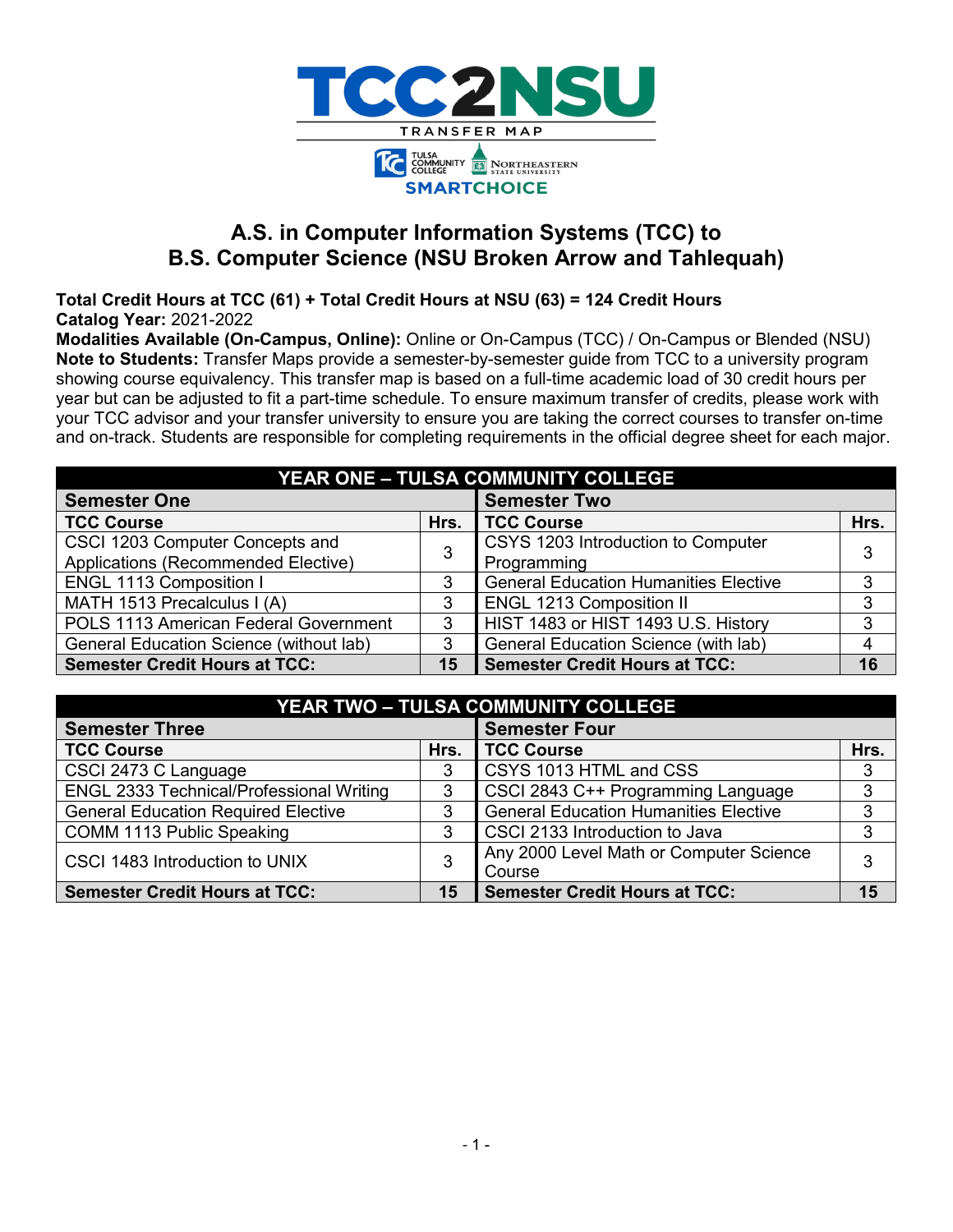

**SMARTCHOICE** 

| YEAR THREE - NORTHEASTERN STATE UNIVERSITY |      |                                        |      |  |  |  |
|--------------------------------------------|------|----------------------------------------|------|--|--|--|
| <b>Semester Five</b>                       |      | <b>Semester Six</b>                    |      |  |  |  |
| <b>NSU Course</b>                          | Hrs. | <b>NSU Course</b>                      | Hrs. |  |  |  |
| CS 3173 Basic Computer Architecture        |      | CS 3033 Object Oriented Programming    | 3    |  |  |  |
| MATH 3023 Discrete Math                    |      | CS 3343 Computer Operating Systems     | 3    |  |  |  |
| <b>Minor Course</b>                        |      | Computer Science Group A or B elective | 3    |  |  |  |
| <b>Open Electives</b>                      | 6    | <b>Minor Course</b>                    | 3    |  |  |  |
|                                            |      | <b>Open Electives</b>                  | 6    |  |  |  |
| <b>Semester Credit Hours at NSU:</b>       | 15   | <b>Semester Credit Hours at NSU:</b>   | 18   |  |  |  |

| <b>YEAR FOUR - NORTHEASTERN STATE UNIVERSITY</b>                      |      |                                                                |      |  |  |  |  |
|-----------------------------------------------------------------------|------|----------------------------------------------------------------|------|--|--|--|--|
| <b>Semester Seven</b>                                                 |      | <b>Semester Eight</b>                                          |      |  |  |  |  |
| <b>NSU Course</b>                                                     | Hrs. | <b>NSU Course</b>                                              | Hrs. |  |  |  |  |
| CS 3403 Data Structures                                               | 3    | CS 4233 Prof Development in CS                                 |      |  |  |  |  |
| CS 4203 Software Engineering                                          | 3    | CS 4343 Database Management Systems                            | 3    |  |  |  |  |
| <b>Computer Science group B Elective</b><br>(see catalog for choices) | 3    | Computer Science group B Elective (see<br>catalog for choices) | 3    |  |  |  |  |
| <b>Minor Courses</b>                                                  | 6    | <b>Minor Courses</b>                                           |      |  |  |  |  |
|                                                                       |      |                                                                |      |  |  |  |  |
| <b>Semester Credit Hours at NSU:</b>                                  | 15   | <b>Semester Credit Hours at NSU:</b>                           | 15   |  |  |  |  |

*(Course availability assumes a student begins in the fall of an even numbered year. Arrangements can be made for students beginning in other semesters.)*

### **Milestones and Recommended Actions - TCC:**

- **Consider Summer Courses:** Summer courses at TCC can help accelerate your time to transfer, and help you stay on track. Talk to your advisor about planning summer courses.
- **During or After Year One at TCC:** Consider a campus tour of Northeastern State University and connect with a NSU academic advisor, to ensure you are on track to transfer. Your TCC academic advisor can assist in planning these actions.
- **During Year Two at TCC:** After semester three coursework, apply for admission at Northeastern State University as a transfer student [\(https://apply.nsuok.edu/\)](https://apply.nsuok.edu/).
- **Final Semester at TCC:** Congratulations you are about to earn you're A.S. in Computer Information Systems. Be sure to apply for graduation @ [https://www.tulsacc.edu/student-resources/graduation.](https://www.tulsacc.edu/student-resources/graduation)
- **Transcripts:** submit official TCC transcript to NSU [\(www.tulsacc.edu/student-resources/student](https://nam02.safelinks.protection.outlook.com/?url=https%3A%2F%2Fwww.tulsacc.edu%2Fstudent-resources%2Fstudent-records%2Frequesting-and-submitting-transcripts&data=02%7C01%7Cemily.tichenor%40tulsacc.edu%7C5598c6763639477e236c08d85f0839bf%7Ceb5d9dc493c645578c2390ef7fa05b96%7C0%7C0%7C637363836231035674&sdata=5lmaWMnEEDKUqbMnQK%2Br2W27bnwkjhyXpRtV%2Fy6ySco%3D&reserved=0)[records/requesting-and-submitting-transcripts\)](https://nam02.safelinks.protection.outlook.com/?url=https%3A%2F%2Fwww.tulsacc.edu%2Fstudent-resources%2Fstudent-records%2Frequesting-and-submitting-transcripts&data=02%7C01%7Cemily.tichenor%40tulsacc.edu%7C5598c6763639477e236c08d85f0839bf%7Ceb5d9dc493c645578c2390ef7fa05b96%7C0%7C0%7C637363836231035674&sdata=5lmaWMnEEDKUqbMnQK%2Br2W27bnwkjhyXpRtV%2Fy6ySco%3D&reserved=0).
- **Reverse Transfer:** If you have not earned an Associate in Arts or an Associate in Science from TCC, and have completed 60 credit hours, with 15 of those hours completed at TCC, email [reversetransfer@tulsacc.edu](mailto:reversetransfer@tulsacc.edu) to see if you qualify for a degree through the Reverse Transfer program.

### **Program Information and Recommended Actions - NSU:**

For further information, contact Dr. Martha Parrott, Department Chair, 918-444-3809 [parrott@nsuok.edu](mailto:parrott@nsuok.edu)